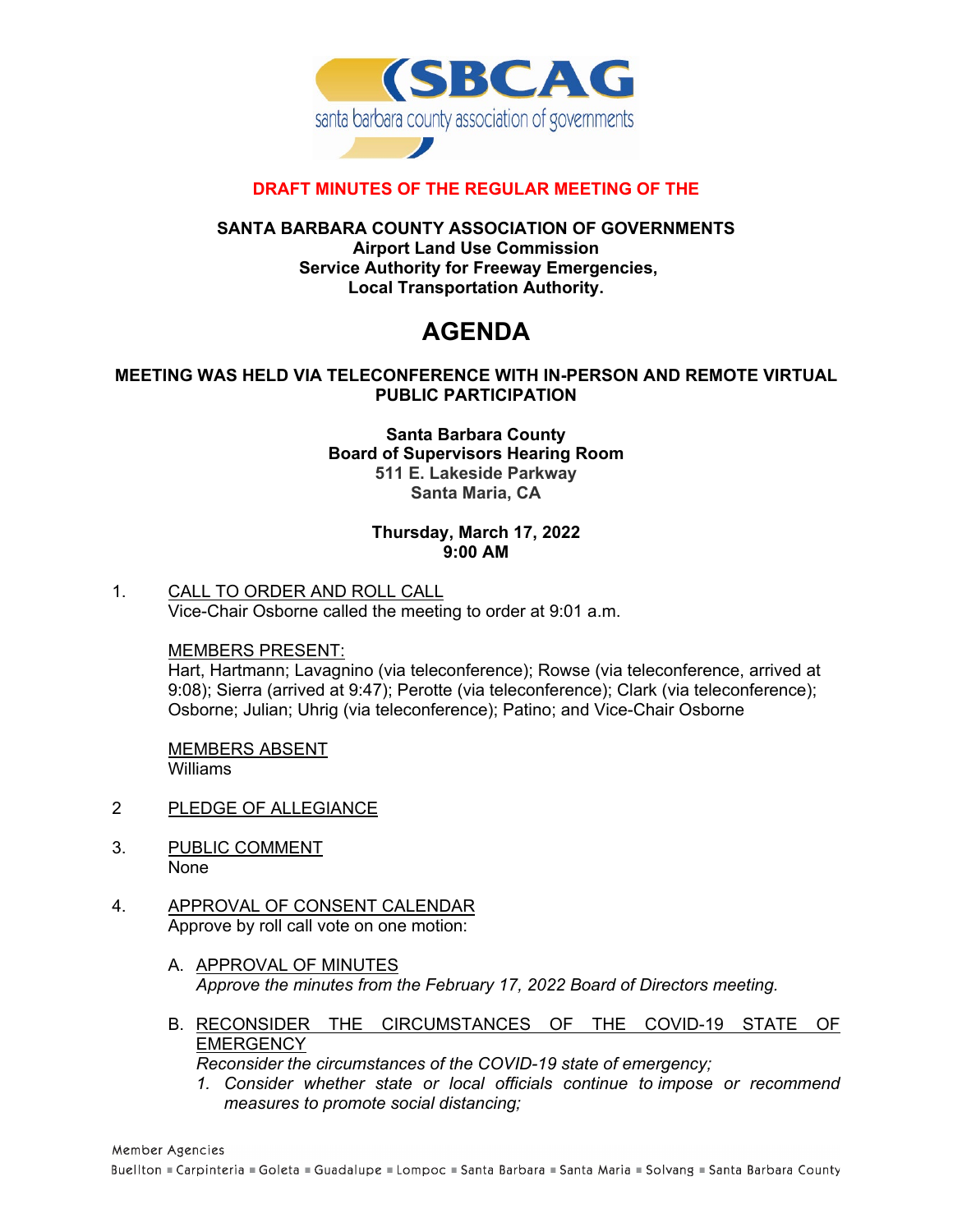- 2. Find that the SBCAG Board has reconsidered the circumstances of the state of *emergency, and that State or local officials continue to impose or recommend measures to promote social distancing; and*
- *3. Direct Staff to continue to notice and hold hearings as remote hearings consistent with Government Code § 54953(e)(3).*
- C. SUBRECIPIENT AGREEMENT FOR BROADBAND STRATEGIC PLAN *Approve, ratify, and authorize the Chair to execute a Subrecipient Agreement with the City of Santa Maria to receive \$69,810.05 in Coronavirus State and Local Fiscal Recovery funds (SLFRF) to support development of a Broadband Strategic Plan with a period of performance from January 1, 2022 to December 31, 2022.*
- D. AMENDMENT 6 TO THE FEDERAL TRANSPORTATION IMPROVEMENT PROGRAM

*Adopt Resolution 22-06 amending the 2021 Federal Transportation Improvement Program through Formal Amendment No. 6 to update State Highway Operations & Protection Program (SHOPP) funding for Grouped Project Listing State Minor Program for FY 2021/22.* 

- E. STATE OF GOOD REPAIR PROGRAM OF PROJECTS *Adopt Resolution 22-07 approving the Fiscal Year 2202/23 State of Good Repair project list for submittal to the California Department of Transportation.*
- F. LOW CARBON TRANSIT OPERATIONS PROGRAM
	- *1. Adopt Resolution 22-08 approving allocation requests for Fiscal Year 2021/22 Low Carbon Transit Operations program (LCTOP);*
	- *2. Approve and authorize the Executive Director, or designee, to execute documents and amendments required by Caltrans to secure LCTOP funds for use and distribution; and*
	- *3. Approve and authorize SBCAG staff to act as authorized agents in accordance with LCTOP guidelines.*
- G. FY 2022-2023 TDA/LTF APPORTIONMENTS *Approve the estimated apportionments of Local Transportation Fund for fiscal year FY 2022-23.*
- H. FY 22-23 SBCAG TRANSPORTATION DEVELOPMENT ACT CLAIM *Adopt Resolution No. 22-09, authorizing execution of FY 2022-2023 SBCAG Transportation Development Act (TDA) claim form and any required claim amendments.*
- I. FY 2020-21 FINANCIAL REPORTS *Receive and file SBCAG's audited Annual Financial Report and Single Audit Report for FY 2020-21.*
- J. OUTSIDE COUNSEL SERVICES *Approve, ratify, and authorize the Chair to execute a First Amendment to the Agreement for Professional Services with Liebert Cassidy Whitmore for professional legal services to increase the funding amount by \$10,000 for a revised total not to exceed \$20,000 without a change in the period of performance ending December 31, 2022.*